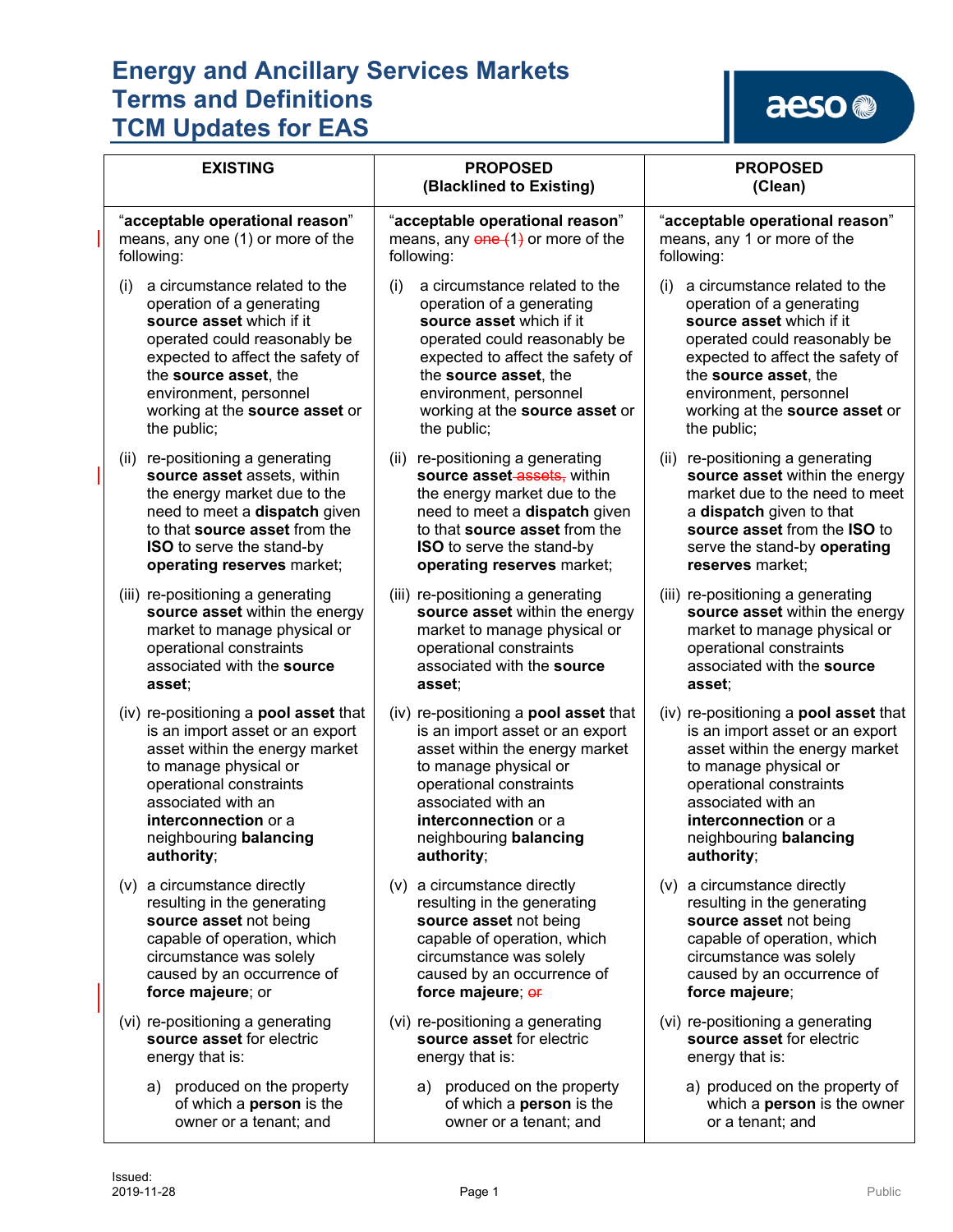| <b>EXISTING</b>                                                                                                                                                                                                                                                                                                                   | <b>PROPOSED</b><br>(Blacklined to Existing)                                                                                                                                                                                                                                                                                                                                                                                                                                                                                                                                                                                                                          | <b>PROPOSED</b><br>(Clean)                                                                                                                                                                                                                                                                                                                                                                                                                                                                                                                                                                                                                                    |
|-----------------------------------------------------------------------------------------------------------------------------------------------------------------------------------------------------------------------------------------------------------------------------------------------------------------------------------|----------------------------------------------------------------------------------------------------------------------------------------------------------------------------------------------------------------------------------------------------------------------------------------------------------------------------------------------------------------------------------------------------------------------------------------------------------------------------------------------------------------------------------------------------------------------------------------------------------------------------------------------------------------------|---------------------------------------------------------------------------------------------------------------------------------------------------------------------------------------------------------------------------------------------------------------------------------------------------------------------------------------------------------------------------------------------------------------------------------------------------------------------------------------------------------------------------------------------------------------------------------------------------------------------------------------------------------------|
| b) consumed solely by that<br>person and solely on that<br>property.                                                                                                                                                                                                                                                              | consumed solely by that<br>b)<br>person and solely on that<br>property; or-                                                                                                                                                                                                                                                                                                                                                                                                                                                                                                                                                                                          | b) consumed solely by that<br>person and solely on that<br>property; or                                                                                                                                                                                                                                                                                                                                                                                                                                                                                                                                                                                       |
|                                                                                                                                                                                                                                                                                                                                   | (vii) re-positioning a generating<br>source asset within the energy<br>market in response to:                                                                                                                                                                                                                                                                                                                                                                                                                                                                                                                                                                        | (vii) re-positioning a generating<br>source asset within the energy<br>market in response to:                                                                                                                                                                                                                                                                                                                                                                                                                                                                                                                                                                 |
|                                                                                                                                                                                                                                                                                                                                   | a) a distribution constraint that<br>causes a limitation to the<br>normal economic merit<br>operation of the generating<br>source asset, or to the flow<br>of electrical energy from the<br>generating source asset<br>from one part of the electric<br>distribution system or an<br>electric system within the<br>service area of the City of<br>Medicine Hat to any other<br>part of either of those<br>systems; or<br>b) a transmission outage that<br>results in the generating<br>source asset being<br>electrically disconnected<br>from the transmission<br>system or an electric<br>system within the service<br>area of the City of Medicine<br><u>Hat.</u> | a) a distribution constraint that<br>causes a limitation to the<br>normal economic merit<br>operation of the generating<br>source asset, or to the flow<br>of electrical energy from the<br>generating source asset<br>from one part of the electric<br>distribution system or an<br>electric system within the<br>service area of the City of<br>Medicine Hat to any other<br>part of either of those<br>systems; or<br>b) a transmission outage that<br>results in the generating<br>source asset being<br>electrically disconnected<br>from the transmission<br>system or an electric<br>system within the service<br>area of the City of Medicine<br>Hat. |
| "constraint effective factor"<br>means a ratio, based on the results<br>of load flow studies conducted by<br>the ISO, of the change in the flow<br>of electric energy through a<br>transmission constraint to a<br>change in energy production,<br>energy consumption or an electric<br>energy flow across an<br>interconnection. | "constraint effective factor" means<br>a ratio, based on the results of load<br>flow studies conducted by the ISO,<br>of the change in the flow of electric<br>energy through a transmission<br>market constraint to a change in<br>energy production, energy<br>consumption or an electric energy<br>flow across an interconnection.                                                                                                                                                                                                                                                                                                                                | "constraint effective factor" means<br>a ratio, based on the results of load<br>flow studies conducted by the ISO,<br>of the change in the flow of electric<br>energy through a transmission<br>market constraint to a change in<br>energy production, energy<br>consumption or an electric energy<br>flow across an interconnection.                                                                                                                                                                                                                                                                                                                         |
| "downstream constraint side"<br>means, in relation to the<br>transmission elements that<br>comprise the transmission<br>constraint, those elements of the<br>interconnected electric system<br>more proximate to the load or<br>consumption side of the<br>transmission constraint than to<br>the supply side of the              | "downstream constraint side"<br>means, in relation to the<br>transmission elements that comprise<br>the transmission market<br>constraint, those elements of the<br>interconnected electric system<br>more proximate to the load or<br>consumption side of the<br>transmission market constraint<br>than to the supply side of the                                                                                                                                                                                                                                                                                                                                   | "downstream constraint side"<br>means, in relation to the<br>transmission elements that comprise<br>the transmission market<br>constraint, those elements of the<br>interconnected electric system<br>more proximate to the load or<br>consumption side of the<br>transmission market constraint<br>than to the supply side of the                                                                                                                                                                                                                                                                                                                            |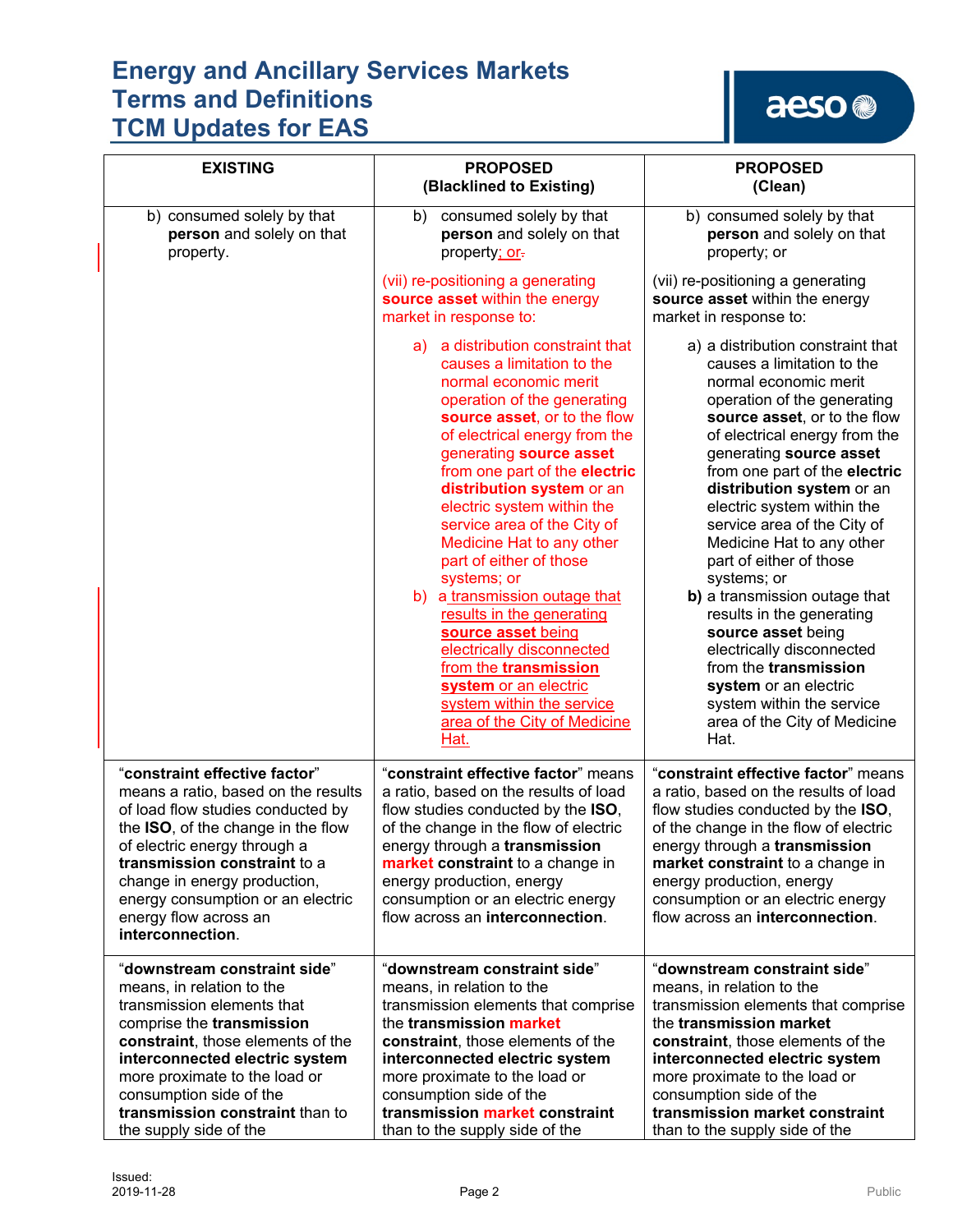| <b>EXISTING</b>                                                                                                                                                                                                                                                                                                                                                                            | <b>PROPOSED</b><br>(Blacklined to Existing)                                                                                                                                                                                                                                                                                                                                                           | <b>PROPOSED</b><br>(Clean)                                                                                                                                                                                                                                                                                                                                                                            |
|--------------------------------------------------------------------------------------------------------------------------------------------------------------------------------------------------------------------------------------------------------------------------------------------------------------------------------------------------------------------------------------------|-------------------------------------------------------------------------------------------------------------------------------------------------------------------------------------------------------------------------------------------------------------------------------------------------------------------------------------------------------------------------------------------------------|-------------------------------------------------------------------------------------------------------------------------------------------------------------------------------------------------------------------------------------------------------------------------------------------------------------------------------------------------------------------------------------------------------|
| transmission constraint.                                                                                                                                                                                                                                                                                                                                                                   | transmission market constraint.                                                                                                                                                                                                                                                                                                                                                                       | transmission market constraint.                                                                                                                                                                                                                                                                                                                                                                       |
| $N/A - new$                                                                                                                                                                                                                                                                                                                                                                                | $N/A - new$                                                                                                                                                                                                                                                                                                                                                                                           | "transmission market constraint"<br>means an exceedance of a reliability<br>limit on 1 or more system elements<br>of the transmission system, where:                                                                                                                                                                                                                                                  |
|                                                                                                                                                                                                                                                                                                                                                                                            |                                                                                                                                                                                                                                                                                                                                                                                                       | the <b>ISO</b> must take action to<br>(i)<br>prevent or mitigate the<br>exceedance; and                                                                                                                                                                                                                                                                                                               |
|                                                                                                                                                                                                                                                                                                                                                                                            |                                                                                                                                                                                                                                                                                                                                                                                                       | (ii) the action results in an impact to<br>the normal economic merit<br>operation of generation, load, or<br>interchange transactions,                                                                                                                                                                                                                                                                |
|                                                                                                                                                                                                                                                                                                                                                                                            |                                                                                                                                                                                                                                                                                                                                                                                                       | excluding a circumstance where the<br>capability limits referenced in<br>Section 203.6 of the ISO rules,<br>Available Transfer Capability and<br>Transfer Path Management are<br>exceeded.                                                                                                                                                                                                            |
| "transmission constraint" means<br>a limitation imposed by one (1) or<br>more transmission elements to<br>normal economic merit operation of<br>generation, load and interchange<br>transactions or to the flow of<br>electrical energy from one part of<br>the interconnected electric<br>system to the other.                                                                            | "transmission constraint" means a<br>limitation imposed by one (1) or<br>more transmission elements to<br>normal economic merit operation of<br>generation, load and interchange<br>transactions or to the flow of<br>electrical energy from one part of the<br>interconnected electric system to<br>the other.                                                                                       | Removed for use in the ISO rules-                                                                                                                                                                                                                                                                                                                                                                     |
| "transmission constraint<br>rebalancing" means the delivery of<br>energy from a pool asset on the<br>downstream constraint side of a<br>transmission constraint in<br>response to that portion of an<br>energy market dispatch it receives<br>to restore the energy balance on<br>the interconnected electric<br>system due to measures taken to<br>mitigate a transmission<br>constraint. | "transmission constraint<br>rebalancing" means the delivery of<br>energy from a pool asset on the<br>downstream constraint side of a<br>transmission market constraint in<br>response to that portion of an<br>energy market dispatch it receives<br>to restore the energy balance on the<br>interconnected electric system<br>due to measures taken to mitigate a<br>transmission market constraint. | "transmission constraint<br>rebalancing" means the delivery of<br>energy from a pool asset on the<br>downstream constraint side of a<br>transmission market constraint in<br>response to that portion of an<br>energy market dispatch it receives<br>to restore the energy balance on the<br>interconnected electric system<br>due to measures taken to mitigate a<br>transmission market constraint. |
| "upstream constraint side" means,<br>in relation to the transmission<br>elements that comprise the<br>transmission constraint, those<br>elements of the interconnected<br>electric system more proximate to<br>the supply side of the transmission<br>constraint than to the load or                                                                                                       | "upstream constraint side" means,<br>in relation to the transmission<br>elements that comprise the<br>transmission market constraint,<br>those elements of the<br>interconnected electric system<br>more proximate to the supply side of<br>the transmission market                                                                                                                                   | "upstream constraint side" means,<br>in relation to the transmission<br>elements that comprise the<br>transmission market constraint,<br>those elements of the<br>interconnected electric system<br>more proximate to the supply side of<br>the transmission market                                                                                                                                   |